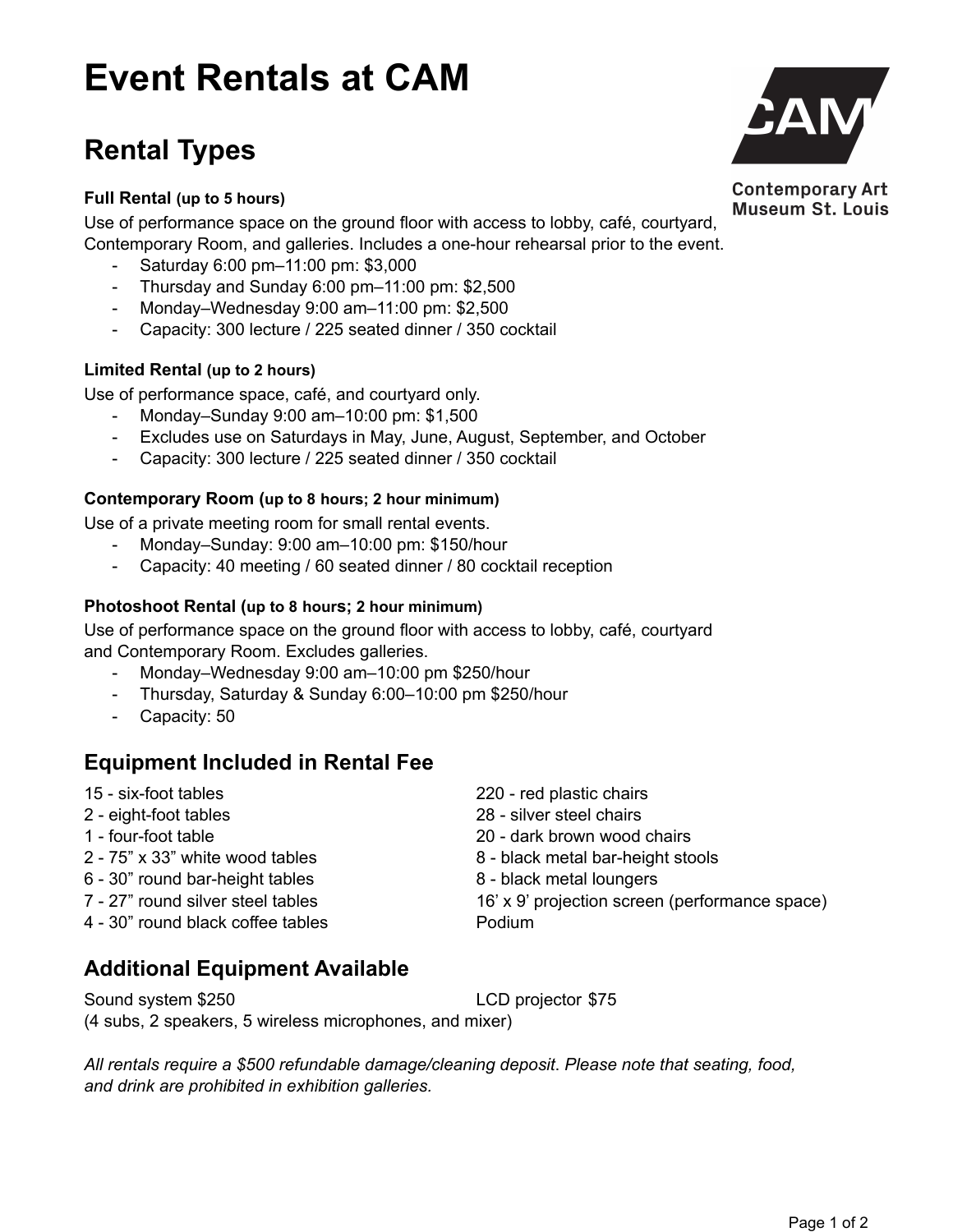## **Preferred Caterers**

| Seed Sprout Spoon       | seedsproutspoon.com       | 314.606.0165 |
|-------------------------|---------------------------|--------------|
| <b>Butler's Pantry</b>  | butlerspantry.com         | 314.664.7680 |
| David Kirkland Catering | davidkirklandcatering.com | 314.240.5157 |
| Olio                    | oliostl.com               | 314.932.1088 |
| Salt + Smoke            | saltandsmokestl.com       | 314.727.0200 |
| Ces & Judy's Catering   | cesandjudys.com           | 314.991.6700 |
| SweetArt                | sweetartstl.com           | 314.771.4278 |
| Hendri's Events         | hendris.com               | 314.752.4084 |

*Please note that CAM has its own liquor license and is the only beverage service provider allowed.* 

## **Preferred Vendors**

| The Aries Company              | ariescompany.com          | 314.664.6610 |
|--------------------------------|---------------------------|--------------|
| <b>Premier Rentals</b>         | premierpartyrentals.com   | 314.785.1100 |
| <b>Weinhardt Party Rentals</b> | weinhardtpartyrentals.com | 314.822.9000 |
| Clayton Valet                  | claytonvalet.com          | 314.932.5748 |